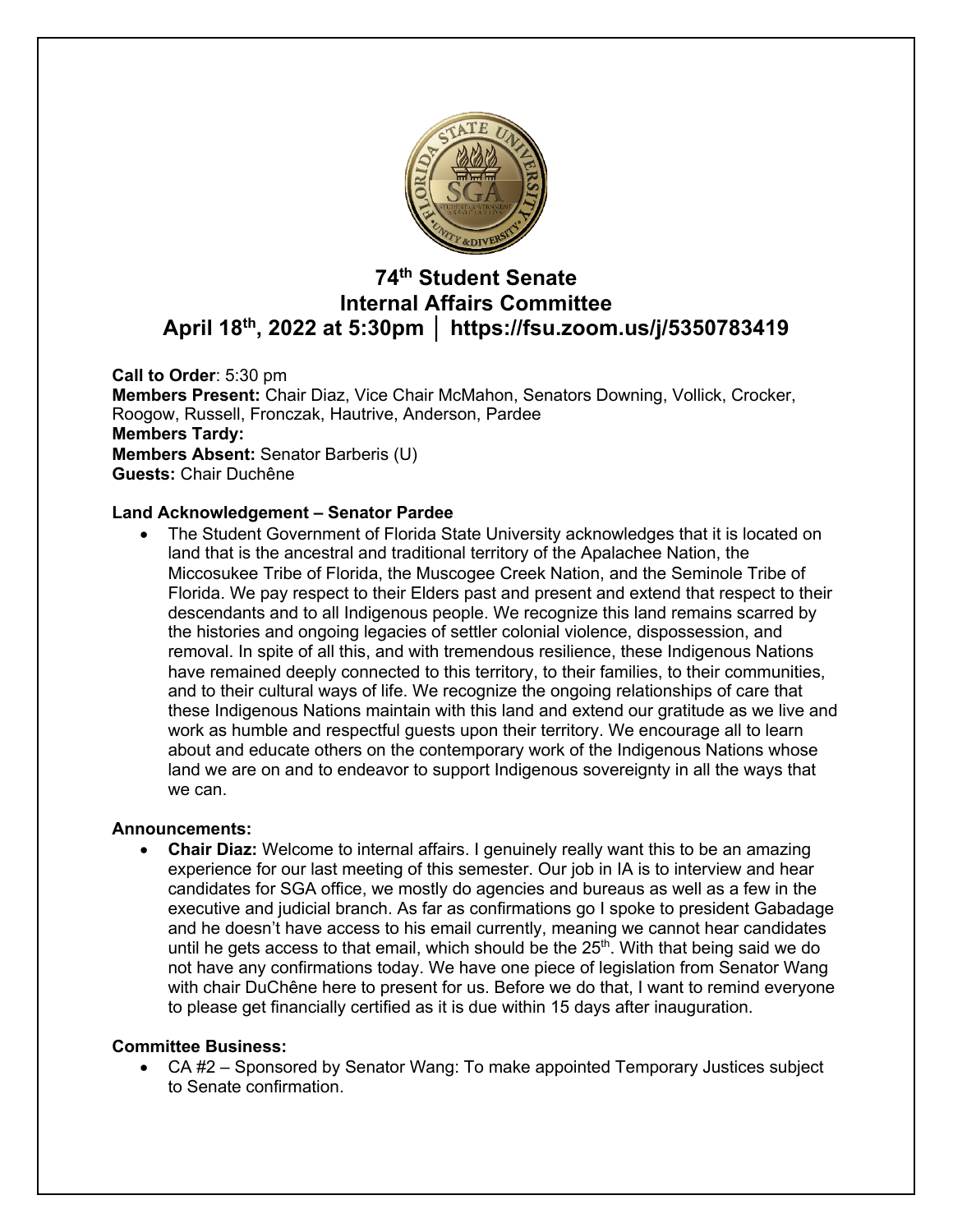#### **Old Business:**

• None

#### **New Business:**

- **Constitutional Amendment # 2 - Sponsored by Senator Wang (P), Senator DuChêne (Co)**
	- Opening Statement:
		- Chair Duchêne: Thank you. Good evening internal affairs. This constitutional amendment essentially is concerning vacancies on the Supreme Court. Right now, the Chief Justice of the Supreme Court can appoint anyone to fill any temporary seats and in turn they become a justice. This will require that temporary justices be subject to senate confirmation. There are a couple amendments that the primary sponsor and I are interested in adding so you can feel free to make suggestions. This bill is going to Judiciary afterwards where the bill's main sponsor will be to suggest any amendments. My first potential suggestion for an amendment is the temporary justice shall be subject to approval by the senate judiciary committee and the full senate. The only potential problem this has is currently there is a supreme court advisory opinion that says that any position that is subject to senate confirmation, has to come from the student body president. Essentially that advisory opinion would not allow for it to come from the Chief Justice anymore. My other potential amendment is changing it from the chief justice making appointments to the student body president appointing a temporary justice. Currently the student body president appoints supreme court justices. This would give President Gabadage the ability to also have power over the temporary justices who go to the court. If you have any questions, I would be happy to answer them. With that, I yield.
	- Technical Non-Debatable Questions:
		- None
	- Deliberations:
	- **Senator Hautrive moves to amend the constitutional amendment to make approval subject to both the senate judiciary committee and senate as a whole, Senator Fronczak seconds. Sponsor finds the amendment friendly.**
	- **Senator Downing raises a Point of Information**
		- Making this change would require it to go to the student body president and chief justice. So how would you plan on amending the document?
			- Appointments are made by the student body president and the chief justice gets to pick someone that is qualified and so we want to give that power back to the student body president.
	- **Chair Diaz raises a Point of Clarification**
		- With agencies at least, they make their internal decision of who they want to forward, and that list of individuals is then forwarded to the student body president and then senate. What the sponsor is suggesting is that we amend that it so that it goes from chief justice to the student body president and then to senate.
		- The way it is worded in JSU statutes, for example, is that the agency's advisory board will make a recommendation to the president for who they want to appoint. In this it constitutional amendment, it can say the chief justice will recommend to the student body president that they appoint a temporary justice.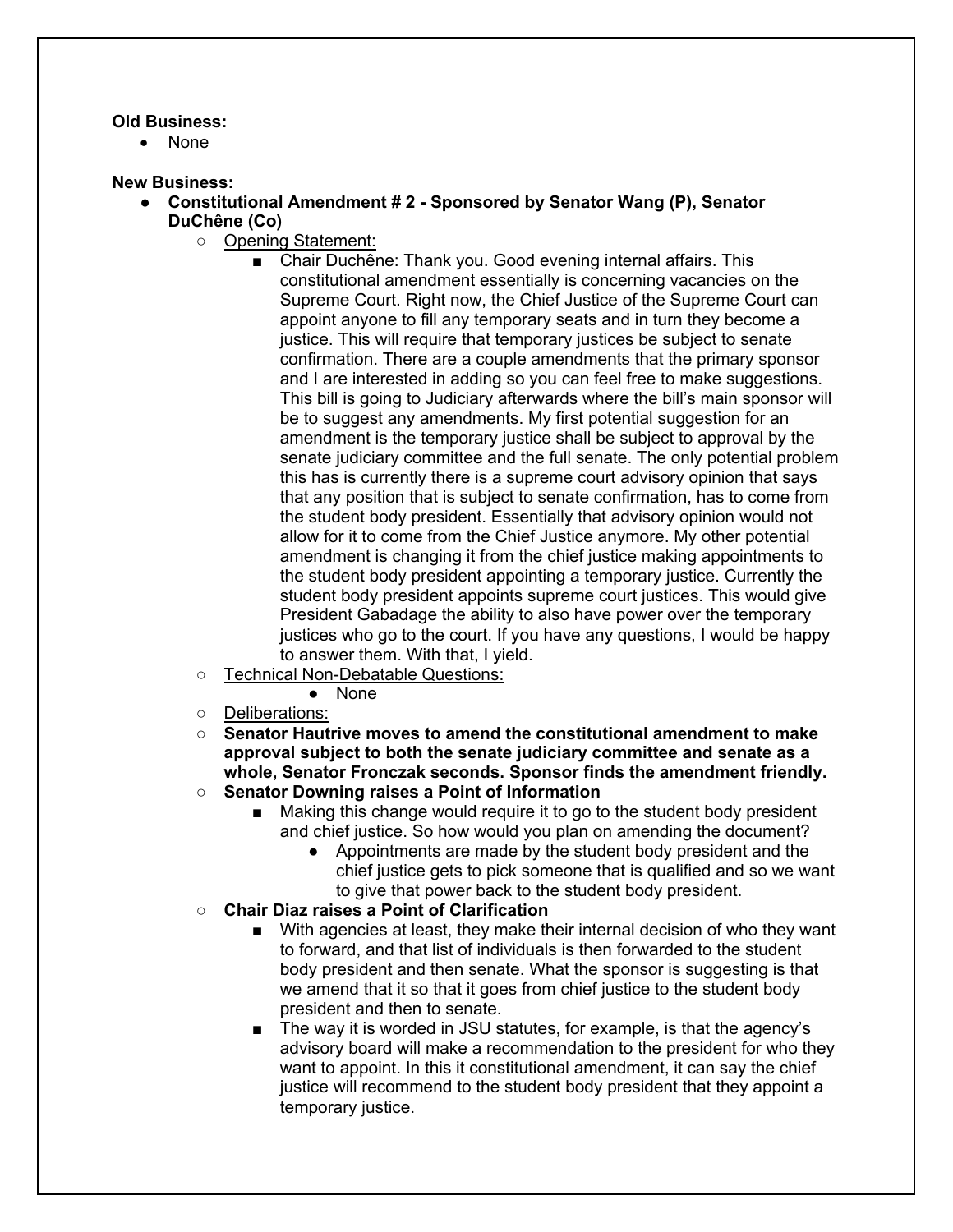- **Senator Hautrive moves to amend the constitutional amendment to read: "If there is a vacancy on the Supreme Court, the Student Body President, having consulted with the Chief Justice, shall appoint a temporary justice to sit by designation." Senator Downing seconds. The sponsor finds the amendment friendly**
- **Senator Russell moves to call the question; Senator Hautrive seconds**
- Closing Statement:
	- Chair Duchene: Thank you Internal Affairs for considering and improving this constitutional amendment. I am not the primary sponsor so if they do have any issues, they'll have to bring it up with judiciary. However, I do believe this will satisfy all our wishes, so thank you.
- Vote:
	- Yes: 10 Vice Chair McMahon, Senators Downing, Vollick, Crocker, Roogow, Russell, Fronczak, Hautrive, Anderson, Pardee
	- No: 0
	- Abstain: 0
- **RESULT: CA #2 PASSES**

# **Senator Downing moves to enter legislative roundtable; Senator Hautrive seconds**

- **Chair Diaz:** For your consideration, these bills have not been submitted and I would like to get your thoughts and some of you to co-sponsor. Abolishing OSS is the first one. After the bureau review process and hearing from all the 7 bureaus, Internal affairs has the power to recommend disbanding bureaus and IA recommended OSS be abolished. They do not have any e-board members and they have not had any events or anything going on in several years. This bill would remove all the OSS statutes. Senator Russell, would you like to be the primary co-sponsor as you were the chair of IA during the bureau review process.
- **Senator Russell:** Yes.
- **Chair Diaz asked for co-sponsors and Senators Downing, Hautrive, Fronczak, Pardee, Anderson, Crocker, McMahon, and Roogow agreed to co-sponsor**
- **Chair Diaz:** This is not a controversial bill; it is just our jobs to review legislation and review the bureaus. We put this into a resolution and every single senator voted in favor or a resolution to abolish OSS. I spoke to the student body president and sent him an email last week and he is in favor of signing this. For this next bill, would Senator Russell like to be co primary sponsor?
- **Senator Russell:** Yes, I would like it to be me because when I was chair, we did bureau review, and we were the first to do a review in a decade. We did not have a set way to do it and in the statutes, it just says we have to do it so this will be very helpful in the future and if any of you decide to stay in IA.
- **Chair Diaz:** IA is required to provide recommendations to the bureaus as to how to improve their efficiency. I already stuck and rewrote part of the bill, and it essentially states we have to do resolutions for each bureau. Which is what President Hunter and the Parliamentarian wanted us to do. It also says that bureau review has to happen every spring and be done before spring inauguration. It simply just sets clear guidelines to bureau review.
- **Chair Diaz asked for co-sponsors and Senators Hautrive, McMahon, Downing, Roogow, Fronczak, Anderson, Vollick, and Crocker agreed to co-sponsor.**
- **Chair Diaz:** This next one isn't completely done I still need to talk to some other people first. But basically, a lot of agencies have had trouble filling their e-board and have found they needed to extend the deadline however statutes set hard deadlines. If you don't